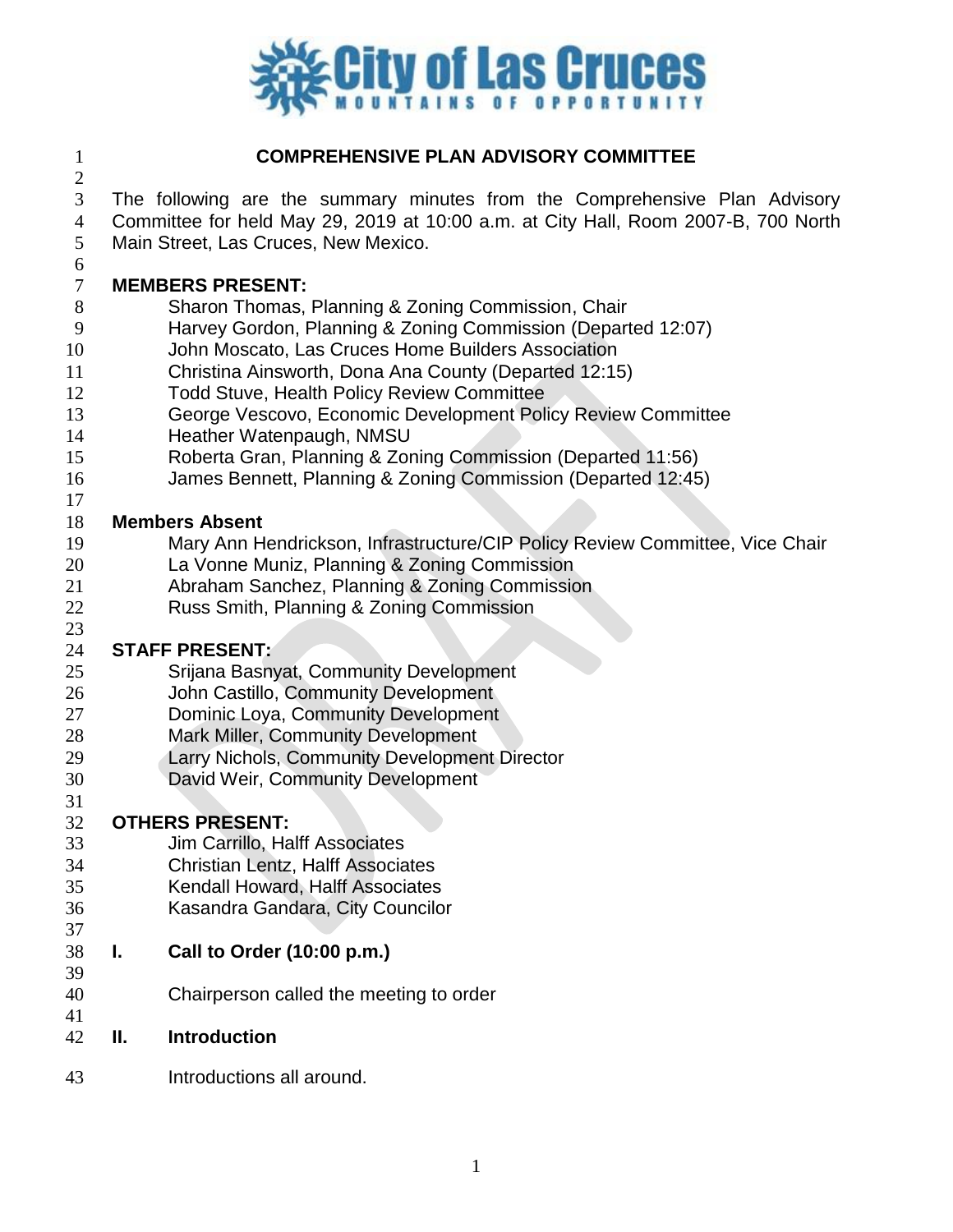

## **III. Approval of Minutes**

Minutes were postponed to later in the meeting as they were just printed.

## **IV. Project Status and Update**

 Halff & Associates discussed thoroughly this in conduction with Elevate Las Cruces and the future development map and guidance. Appreciated the Board's feedback. Mentioned that community profile data for 2017 is now available and so are using that data instead of 2016.

# **V. Future Development Maps – Discussion**

# **1. Future Development Map Review**

 The first volume of the plan includes vision statement, and future development, 13 policies and major thoroughfare map. Need meat behind the map. Discussed 14 different place types and applying to future development map and being defined. Be sure consensus growth scenario is what is service base for future development map. Maps do not show potential annexation.

 CPAC: New State Land Officer and this person is interested in reinstating previous agreement. State land and BLM met and do a trade, planning agreement.

 Halff & Associates stated regardless of who owns the land the map still needs to say as how you as a city should develop and consider place classification; urban, suburban, rural. Continue to refine place types first created. Those terms have not changed, but definition/descriptions and other, educational campuses, airport, industrial park what was urban now mixed-use corridor, added placeholder for neighborhood planning areas and blueprint areas already developed such as Blueprint areas; Amador Proximo and Apodaca to be included in a separate map. The plan will embrace the idea of special area/district planning

- CPAC said around Red Hawk, economics. Can have both commercial with plans and neighborhood commercial. Improve zoning changes might manage in other areas and not apply to existing zoning. Less Governmental and more entrepreneurial.
- 

- Halff & Associates discussed the various places types:
- Open space preserve publicly owned and privately owned
- Rural reserve, applied to areas along river valley, acknowledge working agricultural lands, preserve working lands
-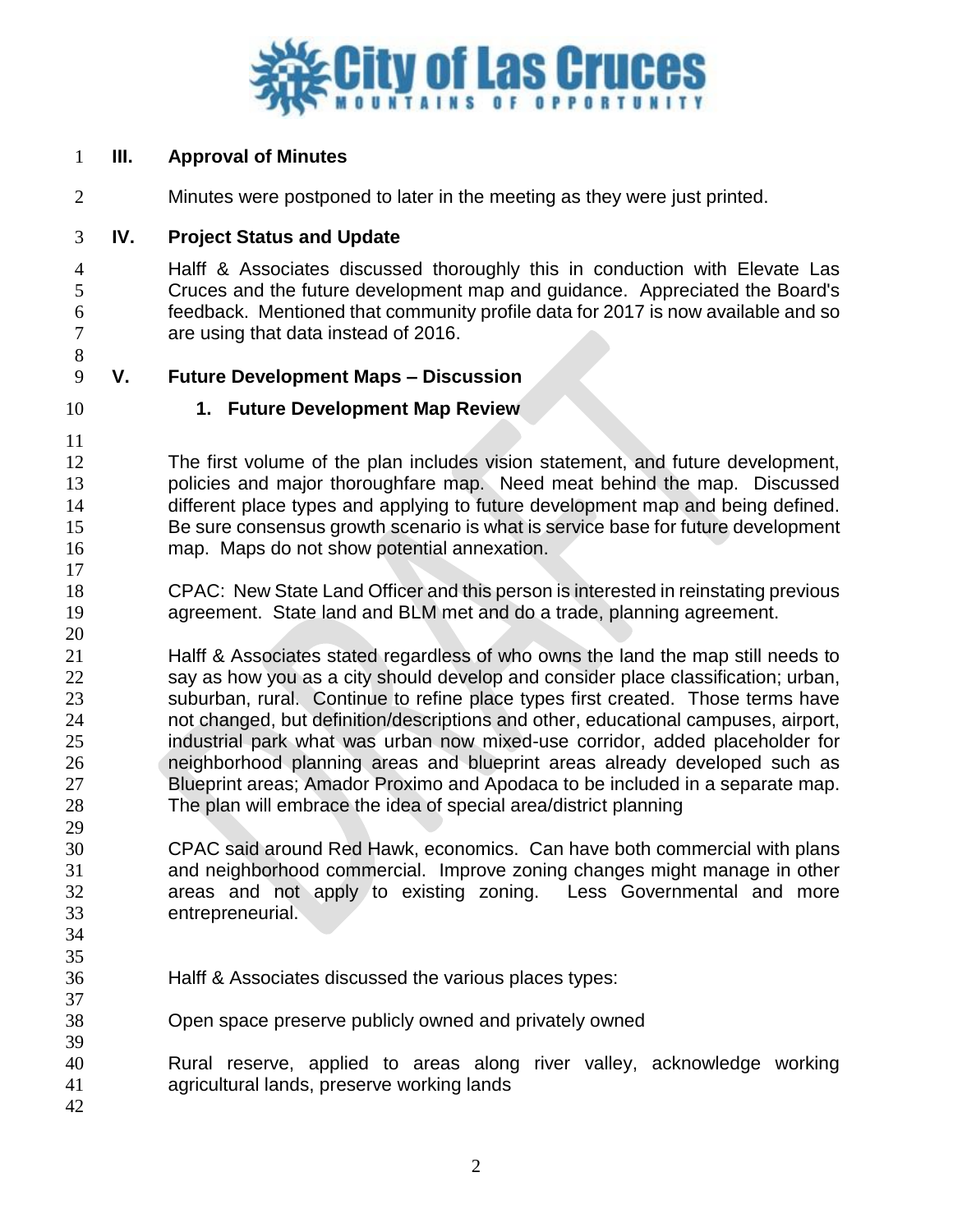

 Rural neighborhood - acknowledges these might be areas to have some degree of structured residential development Suburban neighborhood. This is really the catchall place type, it would allow for a variety of residential types and densities, promoting single family; promotes them or requires them to have this true sense of neighborhood instead of 1,000 homes without that sense of neighborhood Regional commercial, outdoor display, Urban neighborhood broader residential and densities mixture of different residential options, higher densities, smaller lot size, Solano, Mesquite, Downtown, we have downtown master plan, mixture of uses, ground floor, and residential upper, vertical as opposed to horizontal Civic and institutional, large Business park and industrial, airport and industrial park, but also concentrations of commercial and warehousing units. Motel Boulevard Town center. Further discussion on each of the various place types: **Open space preserve** - should policy be revised, added, removed, preserve for natural features, also corridors, trails, arroyos discussed. Halff & Associates state to adopt a future development map. This is where we want to go and where to put public infrastructure, direction to be more focused areas, not doing single family Staff stated idea that we amend the plan every 10 years, not rigid, can be amended, some flexibility. CPAC mentioned out Highway 70, Porter Road, Organ, schools. Need for schools healthcare where hospitals might be, clinics infill, fire departments, Staff stated the fire department does have stations 9 and 10 planned and also takes that into consideration Halff & Associates stated arroyos are a critical concern and not very defined and what it means to neighborhood around, and any adjustments **Rural reserve** - and rural neighborhood understand in conservation neighborhoods, cluster development and preserve the nature areas.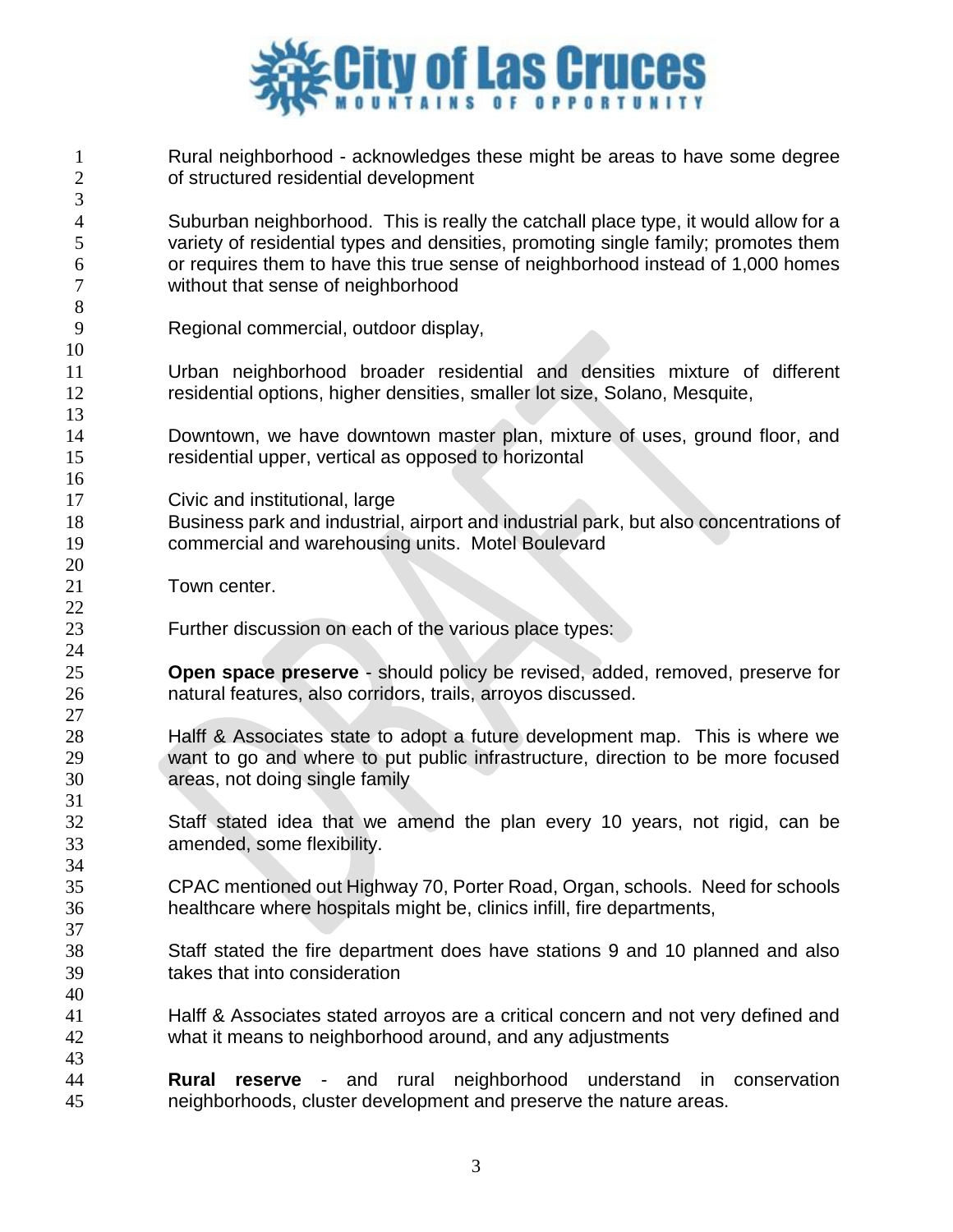

Discussion on topography and how that plays a part. Arroyos and 100-foot buffer.

 Staff questioned: do you want to keep topography, natural alignment, design with existing topography,

## **Suburban Neighborhood**

 Halff & Associates stated new residential is shifting to not homes forever, connectivity, walkability, true neighborhoods that everybody can grow around and connected.

 CPAC stated older neighborhoods have parkways and trees along, cooling, more 14 likely to walk and the newer neighborhoods have no trees, no cooling factor, not attractive. Present design standards no trees in parkway less than 7 foot wide.

## **Regional commercial**

CPAC mentioned huge mistake on El Paseo not connecting parking lots

 Halff & Associates stated communities do a good job with sidewalks but often leave 22 out street to door of business and between businesses and parking areas. Relationship of building to parkways to street. Place type is intended to provide auto centric type of uses, but include development policies.

- CPAC mentioned Oro valley Tucson looks nice, certain classy businesses pay for it.
- Staff stated visual consistency, harmony in architecture, but not tie business owners creativity.

 CPAC mentioned no to stymy. Create neighborhoods, unique architecture, unique part of the country, need consistency of architectural cultural inheritance.

## **Downtown**

 CPAC mentioned complete neighborhood, whole concept, distinctive neighborhoods and enabling other neighborhoods to follow

 Halff & Associates mentioned perfect transition tie, neighborhood centers, and also complete idea of complete neighborhoods. Balancing some of the neighborhood centers. In a perfect world quarter mile between neighborhood centers and filling them in and adjusting existing neighborhoods.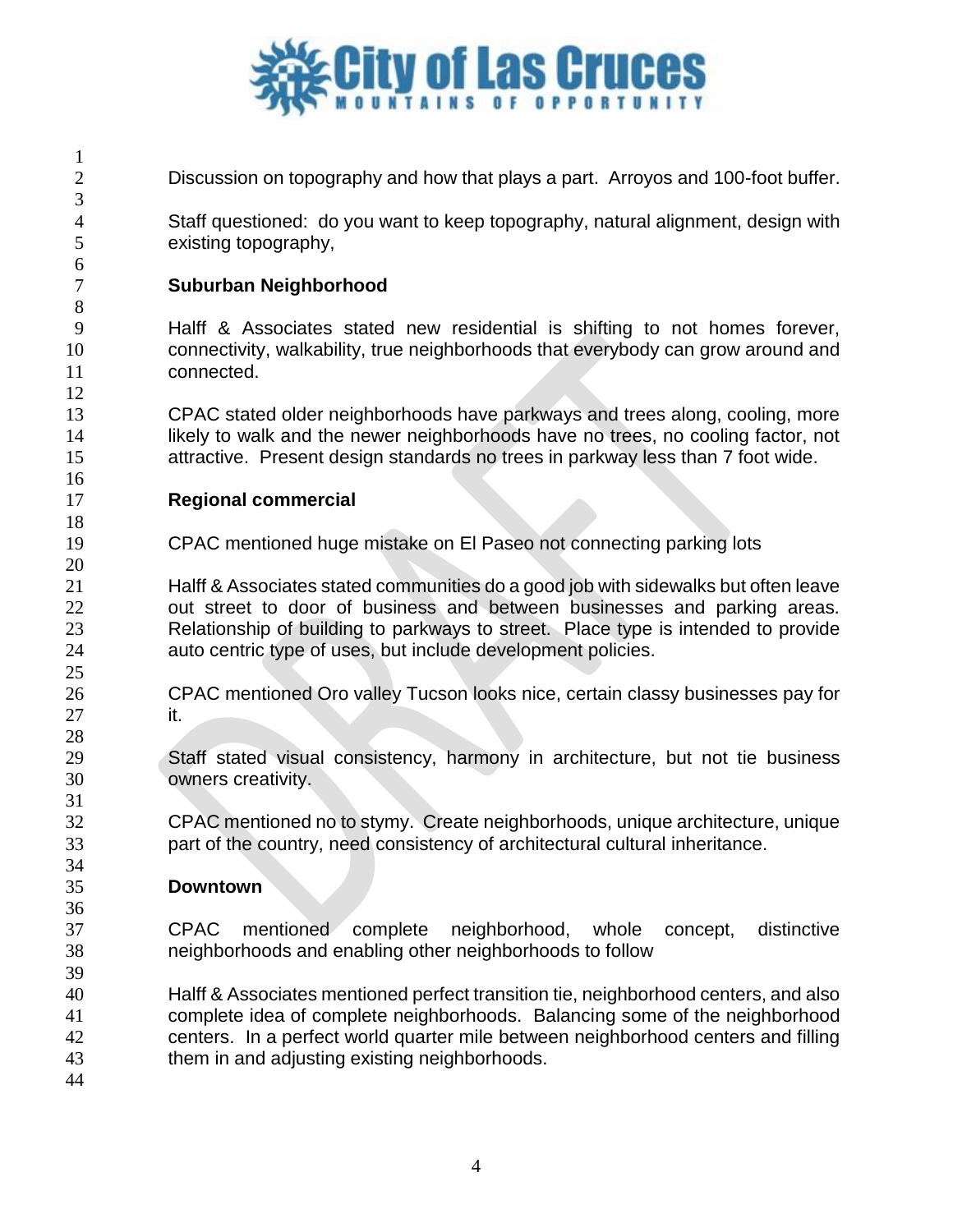

- CPAC mentioned downtown took a long time to change and that people are not going to buy until built out better. Halff & Associates mentioned incentives, market driven, school center. **2. Future Thoroughfare Discussion** Staff mentioned current MTP all you see are big streets, collectors and above but no local streets and no policies for local streets in their plan. CPAC mentioned the MPO are much more committed to this type of discussion but have no control over funding. Need to have 200,000 population to get better funding **VI. Design Workshop Demonstration Sites – Discussion** Jason King discussed the Elevate Las Cruces meeting held last evening and over the next couple of days. People are needing more walkability, coffee shops and small grocery, art, housing types for all variety, repurpose mall, downtown parking garages, change parking to development or parks, more art, children's museum. Discussed word clouds for today and future. CPAC: showing mixed use corridor on university. Halff & Associates mentioned we have wide roads, lots of cars, landscape and places for cars, but unpleasant place to be to walk. Need to increase mobility and access function of roadways. More mobility means less access as in highways. Adjust lane widths, narrower lanes, complete streets, calm streets, road diets, curvature to slow traffic more economic development. Other uses for of curb and edge of right-of-way. Roadway context, balance of mobility of cars, non-motorized users, aesthetical, concepts, complete streets. Halff & Associates stated rural streets, designed for mobility, connections to employers or residential areas optional curb and gutter, optional sidewalks and bicyclist accommodations next few days and look at fantastic ideas that Jason and folks are developing into plans and images. **VII. Public Comment** There was no public comment.
-